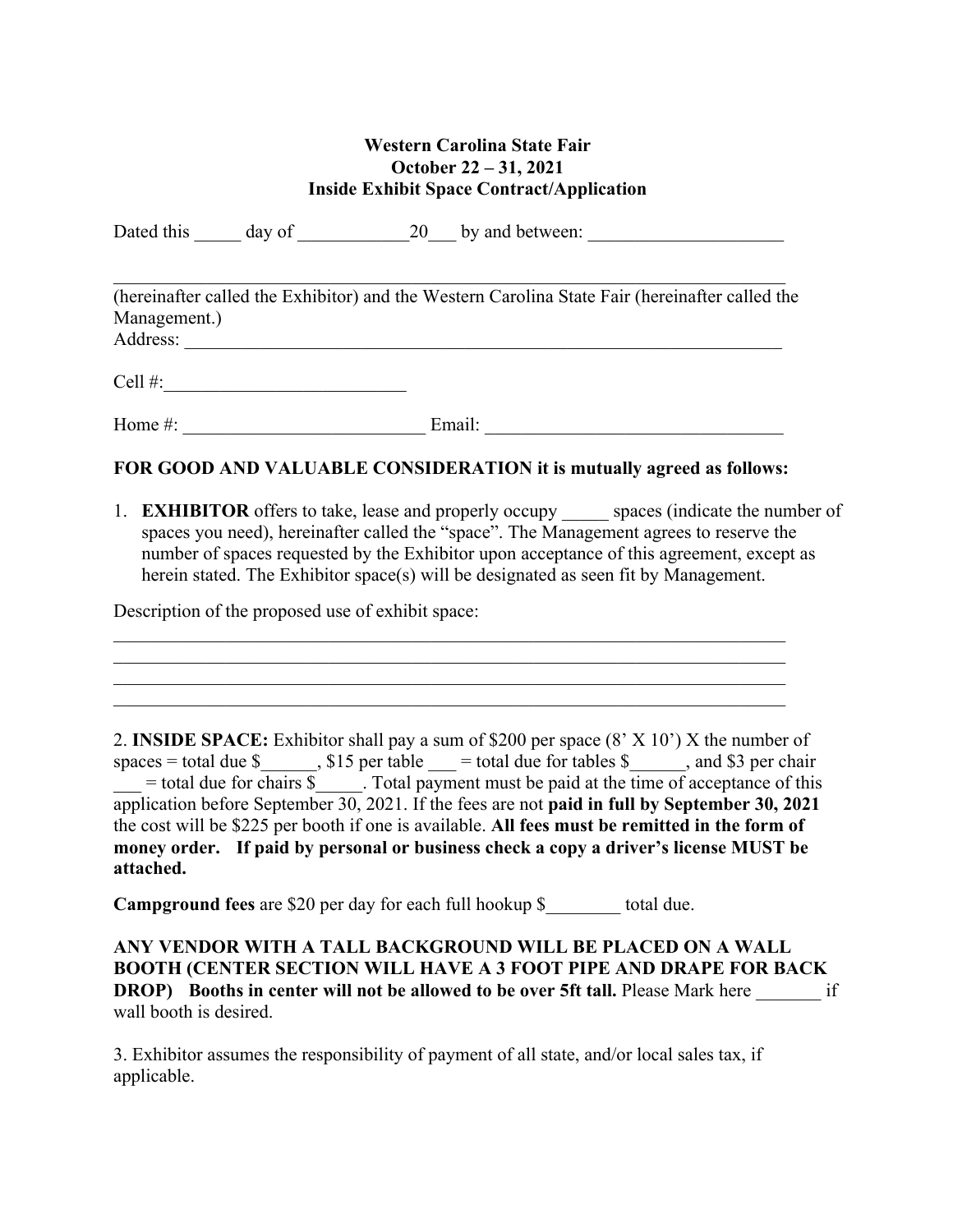4. Vendors will be allowed to drive up to Exhibit Building on Thursday, October 21, 2021 NO VEHICLES WILL BE ALLOWED TO DRIVE UP TO EXHIBIT BUILDING BEGINNING FRIDAY, OCTOBER 22, 2021 THRU SUNDAY OCTOBER 31, 2021. After Thursday, October 21, 2021 all vendors will need to walk supplies thru main walk in gate. (**NO VEHICLES WILL BE ALLOWED INSIDE OF BUILDING AT ALL DUE TO INSURANCE AND FIRE-CODE)**

5. All vendors will provide the number of passes needed (one pass per person per day or shift worked) by October 8, 2021 NO PASSES WILL BE ISSUED AFTER THURSDAY OCTOBER 21, 2021.

## 6. **ALL VENDORS WILL PARK IN GENERAL PARKING IF ANY VEHICLE IS FOUND PARKED IN UNAUTHORIZED LOCATIONS IT WILL BE TOWED AT OWNERS EXPENCE. VENDORS MUST MAN THEIR ASSIGNED BOOTH DURING ALL OPEN HOURS AND NOT SOLICITE OTHER VENDORS OR HOVER AROUND ENTRY DOORS.**

7. Exhibitor shall not assign, lease, share or sub-let any part of the space. All exhibits are subject to the approval of management. Management reserves the right to refuse any Exhibitor. Only the Exhibitors name shall be used on signs over their space.

8. Management will not be responsible for any injury to the Exhibitor, its employees or others. Management will not be responsible for loss, damage or theft to any product associated with this lease. Exhibitor agrees to indemnify, hold harmless and defend at its expense, any liability or claim, lawsuits, damages or injuries by any person against the Management arising from lease of this space.

9. The rules and regulations attached are hereby made a part of this contract, as though incorporated and the Exhibitor shall be bound thereby. Management shall have the right to interpret, amend and enforce said rules. This agreement may not otherwise be amended, except in writing and signed by both parties.

10. The Exhibitor shall furnish a certificate of insurance covering liability, personal and property damage in the amount of \$1,000,000. **Proof of current insurance must be submitted with booth deposit/request.**

11. In case the space should not be available for the uses herein specified due to war, government action, act of God, fire, strikes, labor disputes or any cause beyond the control of Management, this agreement shall terminate. In such event the Exhibitor shall and does hereby waive any claim to damages or any recovery thereof except pre-paid leases, less pro-rata share allocable to the actual expenses incurred by Management. Should Management in its sole discretion, consider it advisable not to hold the show at the time and place herein provide, Management shall have the right to change the date and location of the show. If it is determined that the Exhibitors merchandise, product or business methods is offensive or considered inappropriate, the fair management reserves the right to terminate this contract and exhibitor will be removed from the fairgrounds.